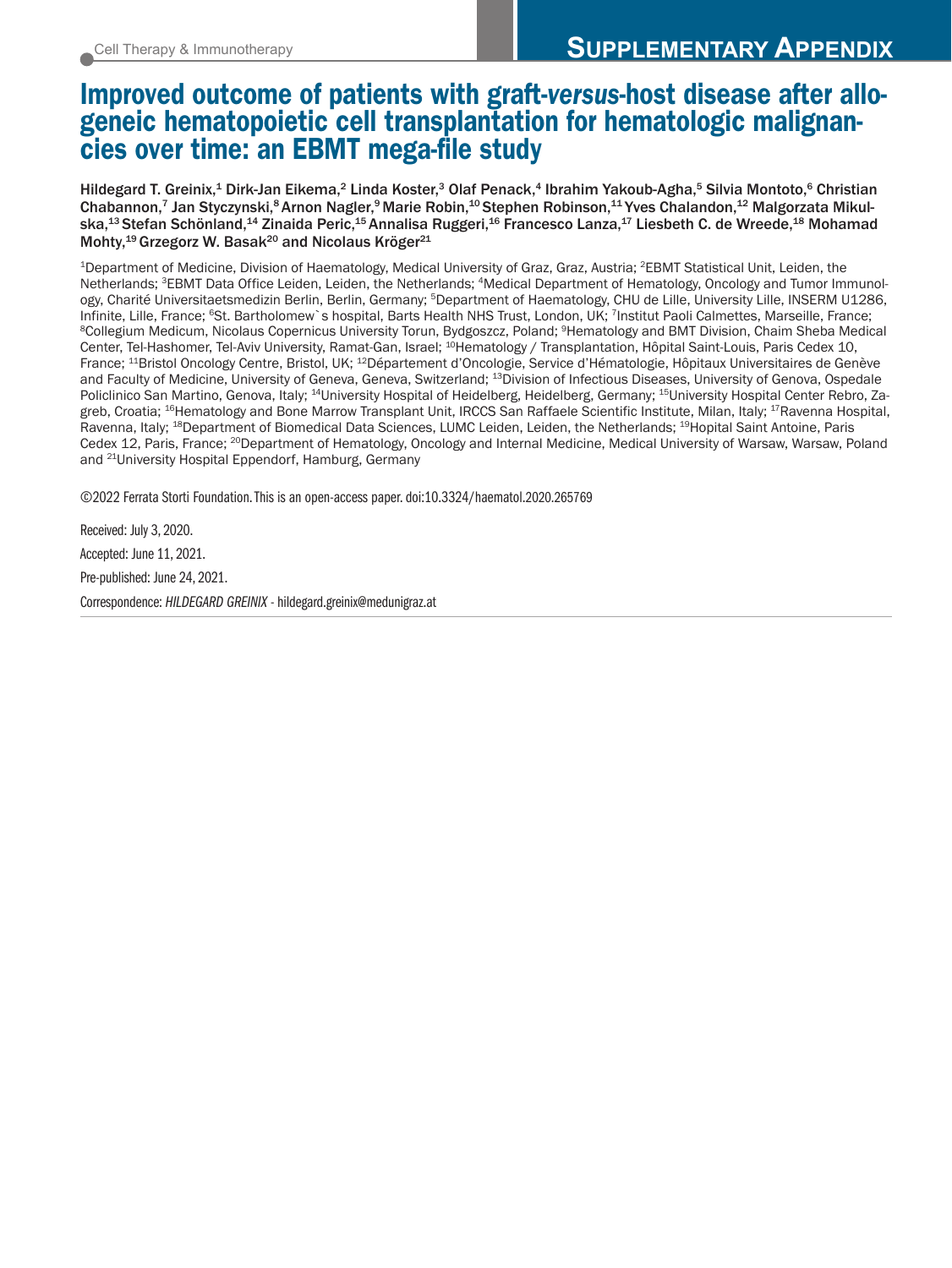**Supplementary Table 1. Characteristics of acute GvHD.**

|                            | Year of transplant |             |                  |             |                  |             |                  |             |                  |             |         |
|----------------------------|--------------------|-------------|------------------|-------------|------------------|-------------|------------------|-------------|------------------|-------------|---------|
|                            | 1990-1995          |             | 1996-2000        |             | 2001-2005        |             | 2006-2010        |             | 2011-2015        |             |         |
| <b>Acute GvHD</b><br>Grade | Probability<br>%   | 95% CI<br>% | Probability<br>% | 95% CI<br>% | Probability<br>% | 95% CI<br>% | Probability<br>% | 95% CI<br>% | Probability<br>% | 95% CI<br>% | P-Value |
| Day 100,<br>Grades II-IV   | 40                 | 38-42       | 38               | 37-39       | 32               | $31 - 33$   | 29               | 28-29       | 28               | $27 - 28$   | < 0.001 |
| Day 100,<br>Grade II       | 21                 | $20 - 23$   | 22               | $21 - 22$   | 19               | $18 - 19$   | 17               | $17 - 18$   | 17               | $17 - 17$   | < 0.001 |
| Day 100,<br>Grade III      | 11                 | $10 - 12$   | 10               | $9 - 10$    | 8                | $8-9$       | $\overline{7}$   | $7 - 8$     | $\overline{7}$   | $7 - 7$     |         |
| Day 100,<br>Grade IV       | 8                  | $7-9$       | $\overline{7}$   | $6 - 7$     | 5                | $5-5$       | 4                | $4 - 4$     | 4                | $4 - 4$     |         |

Abbreviations: GvHD=graft-versus-host disease; CI=confidence interval.